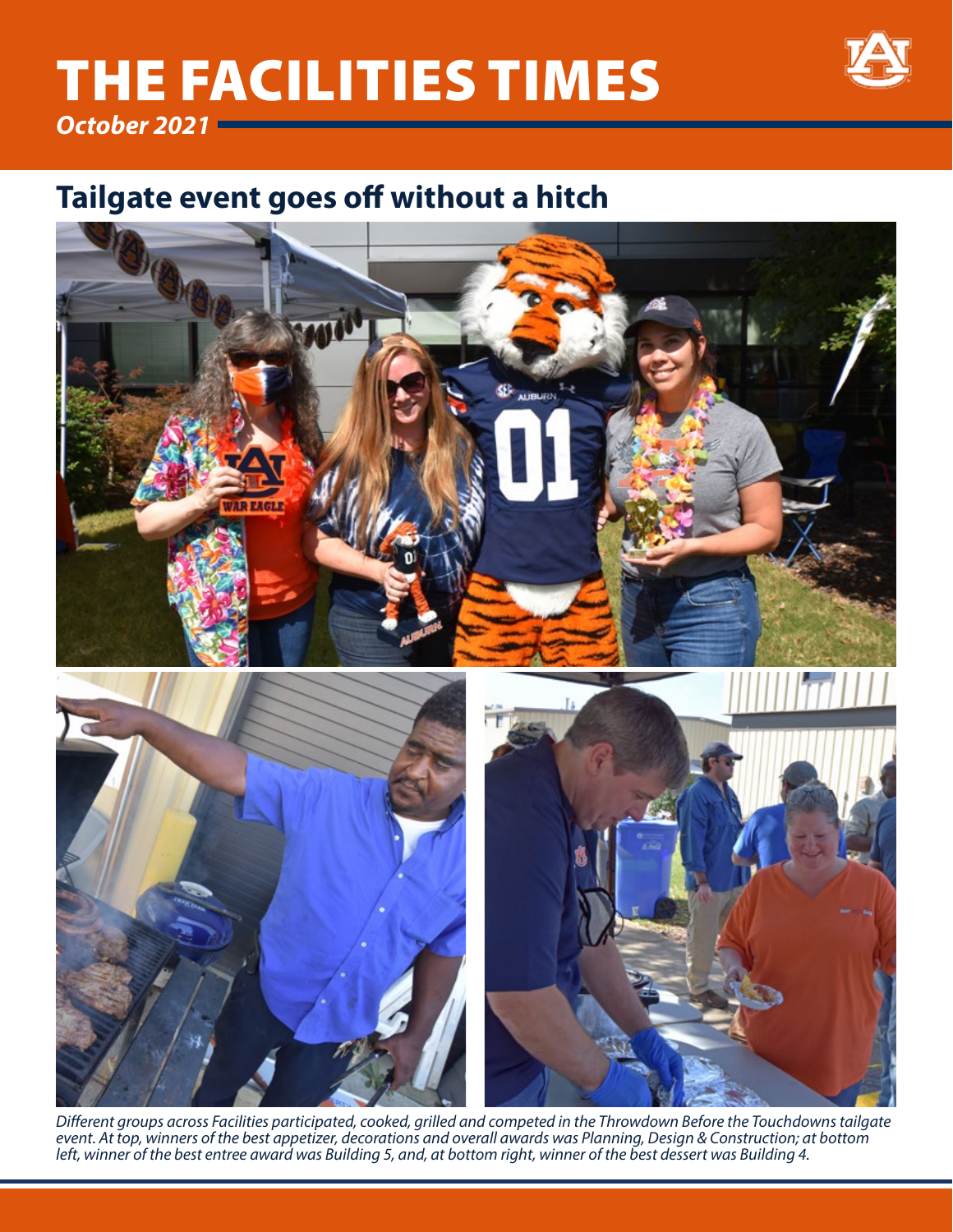### **Employee Communications** *from the Office of Employee Engagement*

#### **Congratulations**

Congratulations to the Maintenance Employee of the Quarter: Emory Dillard.

Congratulations to the Maintenance Supervisor of the Quarter: George Kirkpatrick.

Congratulations to Cort Fisher who graduated Aug 6 with a Master of Building Construction.

Congratulations to the following FM employees who received a cash award for September 2021:

- o Stephen Akers
- o James Coleman
- o Junior Decker
- o William Dempster
- o Ken Ervin
- o Brittany Foster
- o Bill Goggans
- o Glen Granberry
- o Angelo Hathcock
- o Nina Hollingsworth
- o Dawn Hutchinson
- o Daniel Keeble
- o Chase Kilpatrick
- o Tracy Lockhart
- o Austin Lovett
- o Wesley Miller
- o David Morgan
- o Robert Overstreet
- o Jim Penny
- o Christopher Pruitt
- o Athen Scarioni
- o Rob Stanford
- o Stephen Stroud

o Tripp Thrash o John Vollor o Zachary Vollor o Ray Willett o Edwin Wood

#### New Employees/Welcome

Sarah Berry – TES to FT – University Mail Tech I – Mail Services – Oct. 11.

Cynthia Finkley – TES Administrative Support – Work Management – Oct. 11.

John Ingersoll – Groundskeeper II – Landscape Services – Oct. 11.

Evan Milton – Landscape Supervisor – Landscape Services – Sept. 13.

Rolasha Phillips – TES Mail Tech – Mail Services – Oct. 11.

Jeffery "Nate" Puckett – Inventory Control Clerk II – Materials Management – Sept. 27.

Jacob Riehl – TES Solid Waste Tech – WRRD – Sept. 27.

### Retirements/resignations

Don Barron – Zone 3 – retired Oct. 1.

Lisa Jackson – Custodial Services – retired Oct. 1.

Andra Thomas – Plant Operations – resigned effective Sept. 21.

Facilities Training Recommended Linkedin Courses

- Project Management Foundations
- Becoming a Six Sigma Green Belt

#### **Contact for training sessions:**

*Kathleen Jones | ktj0004@auburn.edu | 334-844-9411 | Building 1, Room 1173D The training calendar can be found at https://aub.ie/trainingcalendar.*

Employment Opportunities **For positions currently posted, please scan the QR code below:** 



*The close date for a posted position occasionally is extended. Check the dates at auemployment.com.* 

*For more information about, or to apply for the jobs listed above, visit the Auburn University online employment site at auemployment.com.*

These announcements are gathered by the Facilities Management Office of Employee Engagement. Submit announcements via email to Cynthia Baccus at geercyn@auburn.edu.

### **WRRD supports gameday recycling**



*The Waste Reduction and Recycling Department coordinates the Gameday Recycling Program, an opportunity for the university to show the campus community that recycling and waste reduction are not limited to the home. Sporting events generate a large amount of waste, much of which can be recycled. At each home football game, WRRD places hundreds of additional recycling bins inside Jordan-Hare Stadium and around campus for fans to recycle plastic bottles and aluminum cans. Photos by Joan Hicken.*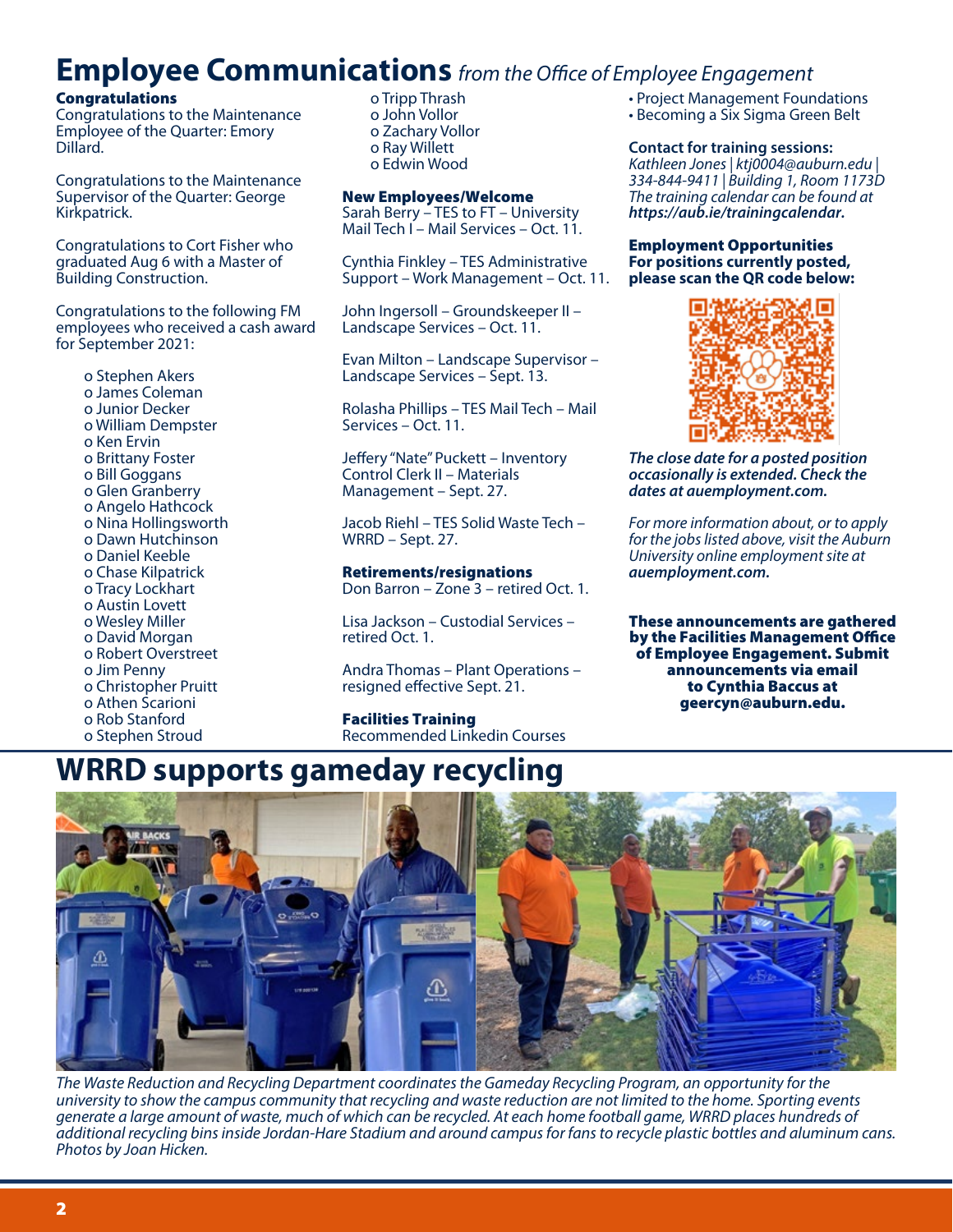### **Jackson, Johnston, Aderholdt celebrate retirements**



*At top, Material Management's Nickey Jackson recently had a belated celebration for his retirement from Auburn University. Nickie was a part of Facilities for more than 16 years, beginning on Nov. 3, 2003. Middle, Landscape Services Superintendent Steven "Beaver" Johnston is retiring from Auburn after 11 years, beginning February 2011. He had an offsite gathering to celebrate. At bottom, University Engineer Mark Aderholdt will celebrate his retirement after 21 years at Auburn, beginning November 2002. Congratulations, gentlemen! The top photo was shot by Nickey's wife, Kim Johnson; the middle photo by Justin Sutton, and the bottom photo by Dan Berry.*